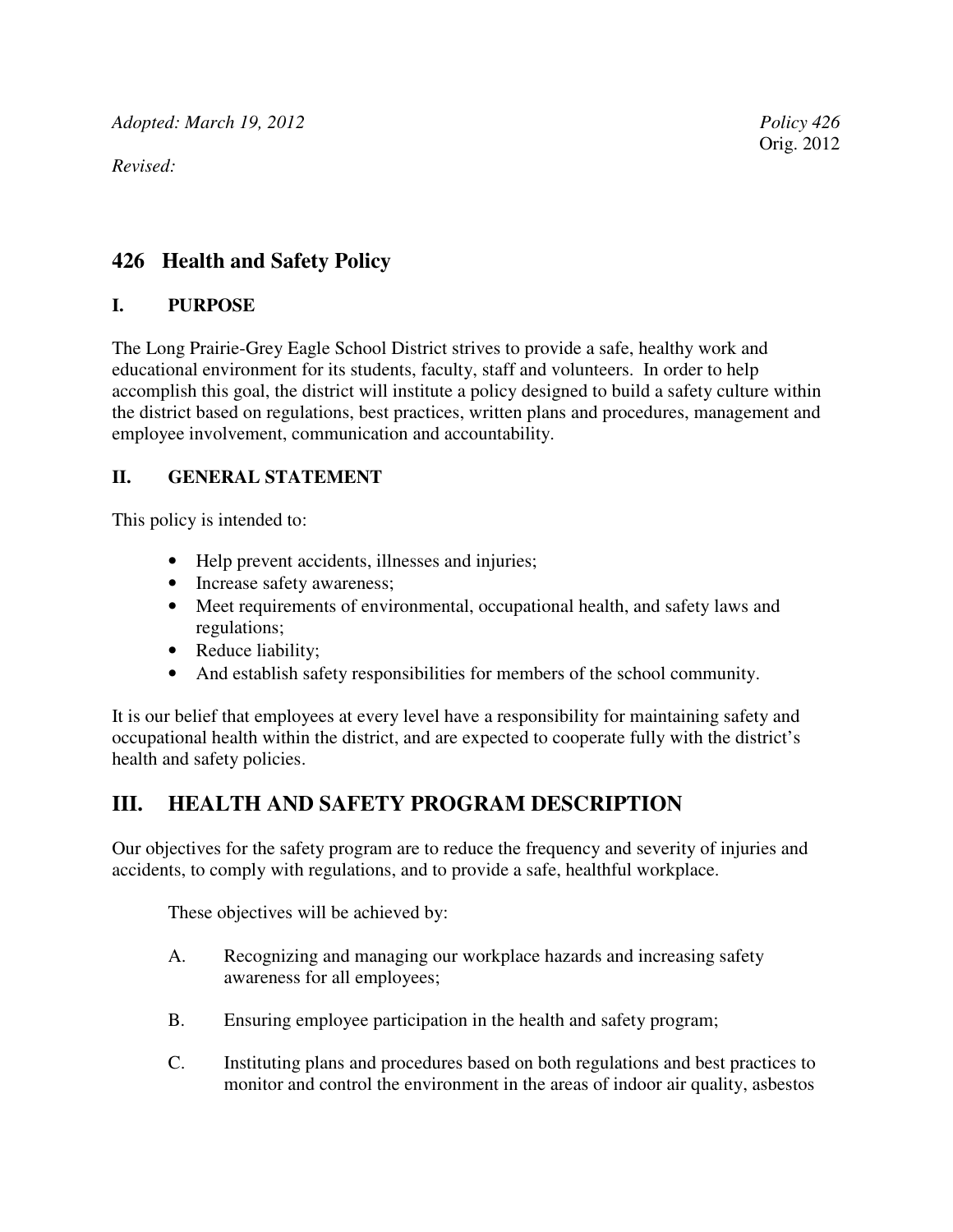containing materials, lead, radon, pesticides, fire safety and similar environmental safety and health issues,

D. Complying with all federal, state, and local safety regulations by developing written management plans and procedures for the following potential hazards in the school district:

| Above Ground Storage Tank                  | Hazardous Substance Removal and Waste |
|--------------------------------------------|---------------------------------------|
| Asbestos                                   | <b>Hearing Conservation</b>           |
| <b>Bloodborne Pathogens</b>                | Hoists/Jacks/Chain Slings             |
| Chemical Hygiene Plan                      | <b>Indoor Air Quality</b>             |
|                                            | Ladder/Personnel Lift                 |
| Community Right to Know                    | Lead                                  |
| <b>Compressed Gas Safety</b>               | <b>Machine Guarding</b>               |
| <b>Confined Space</b>                      | Personal Protective Equipment         |
| <b>Contractor Safety</b>                   | <b>Playground Safety</b>              |
| <b>Control of Hazardous Energy Sources</b> | Powered Industrial Truck (Forklift)   |
| (Lockout/Tagout program)                   |                                       |
| <b>Electrical Safety</b>                   | PCB's                                 |
| <b>Emergency Action Plan</b>               | Radon                                 |
| <b>Employee Right to Know</b>              | <b>Respiratory Protection</b>         |
|                                            | <b>Safety Committee</b>               |
| Fire and Life Safety                       | <b>Underground Storage Tank</b>       |
| <b>First Aid</b>                           | Welding                               |

- E. Ensuring that employees are properly trained and instructed in job procedures;
- F. Conducting periodic workplace inspections to identify potential hazards;
- G. Conducting accident investigations to determine the cause and what actions are necessary to prevent similar accidents; and
- H. Implementing a Health and Safety Committee.

### **IV. IMPLEMENTATION OF SAFETY PLANS AND PROCEDURE**

A. The school district will adopt and implement written plans and procedures for hazards or potential hazards existing in the district in accordance with state and federal regulations.

The school district will comply with the following rules and regulations: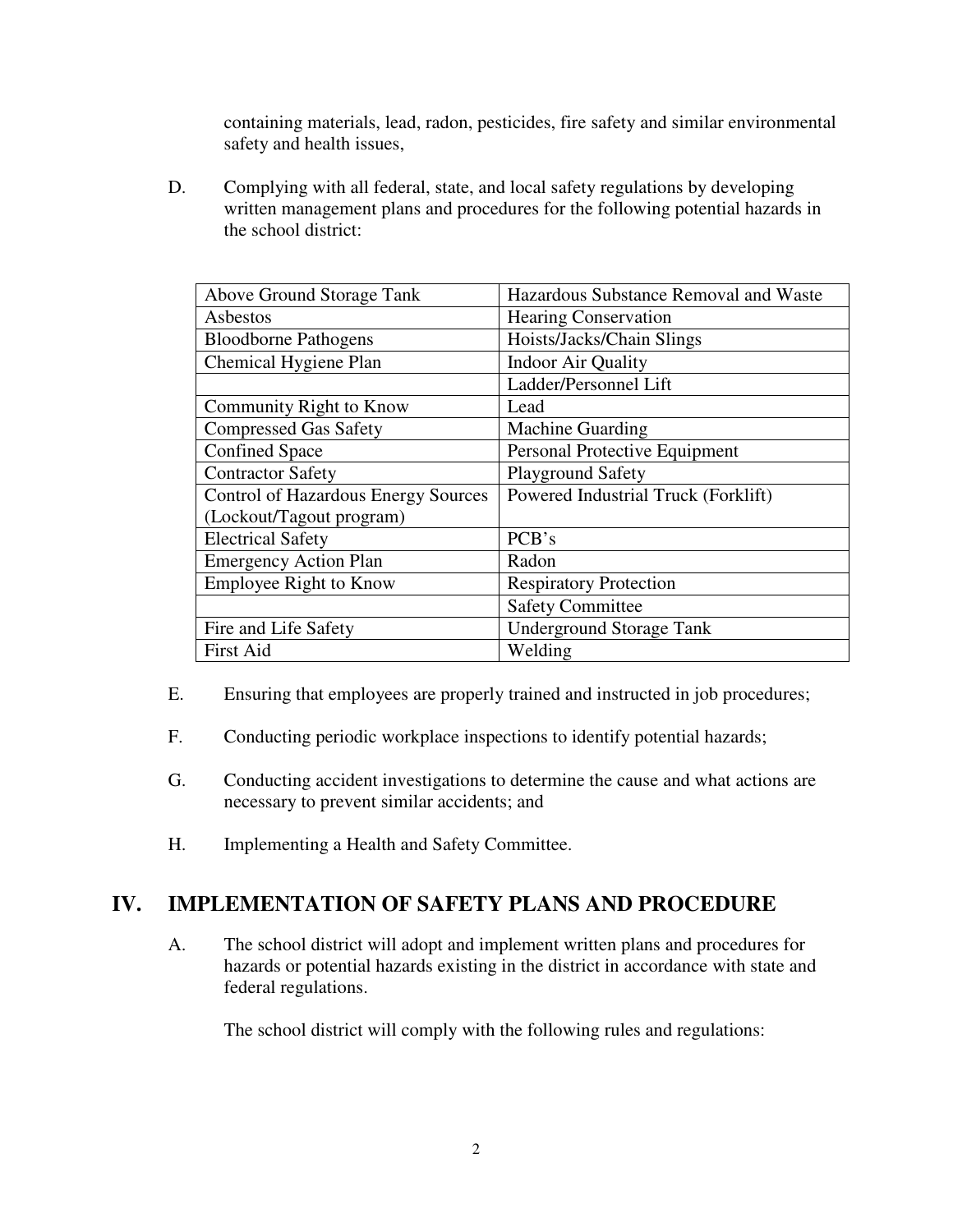- The Asbestos Hazard Emergency Response Act of 1986 (AHERA);
- All rules for hazardous substance testing, monitoring, removal and disposal from the Minnesota Department of Health and Minnesota Pollution Control Agency;
- All Fire and Life Safety Codes adopted by the State of Minnesota; and
- All employee safety and child labor rules and regulations adopted by the Minnesota Department of Labor and Industry.
- B. Where prescriptive state or federal regulations do not exist for hazards or potential hazards existing in the district, the school district will evaluate published and generally accepted discretionary recommendations in the form of best practices, and adopt or promote those that are applicable and feasible to implement. Best practices are techniques or actions which through either experience or research, have consistently proven to lead to specific positive outcomes.

The school district will adopt and implement best practices in the following areas:

- Monitoring and maintaining building indoor air quality (IAQ) as published in the Environmental Protection Agency's "Tools for Schools" and the Minnesota Department of Health's "Recommended Best Practices for Mold Remediation in Minnesota Schools."
- Monitoring and maintaining playground safety using recommendations published by the Consumer Product Safety Commission, the National Program for Playground Safety and ASTM 1457.
- C. The school district will monitor and comply with new or changed rules and regulations, and/or best practices to control potential hazards as needed.

# **V. RESPONSIBILITIES AND PARTICIPATION**

To assure the success of the program and to promote a safe and healthful working environment, administration, supervisors, and employees must accept responsibility for implementing and participating in the health and safety program.

- A. Administration: Responsible for the development, implementation, and maintenance of the health and safety program. Responsibilities include:
	- 1. Assign safety responsibility to all employees;
	- 2. Designate an employee as the Safety Coordinator for the district;
	- 3. Allocate resources to support health and safety programs;
	- 4. Adopt a safety budget;
	- 5. Support safety efforts by setting an example and participating in safety activities/drills and training; and
	- 6. Evaluate the health and safety programs on an annual basis.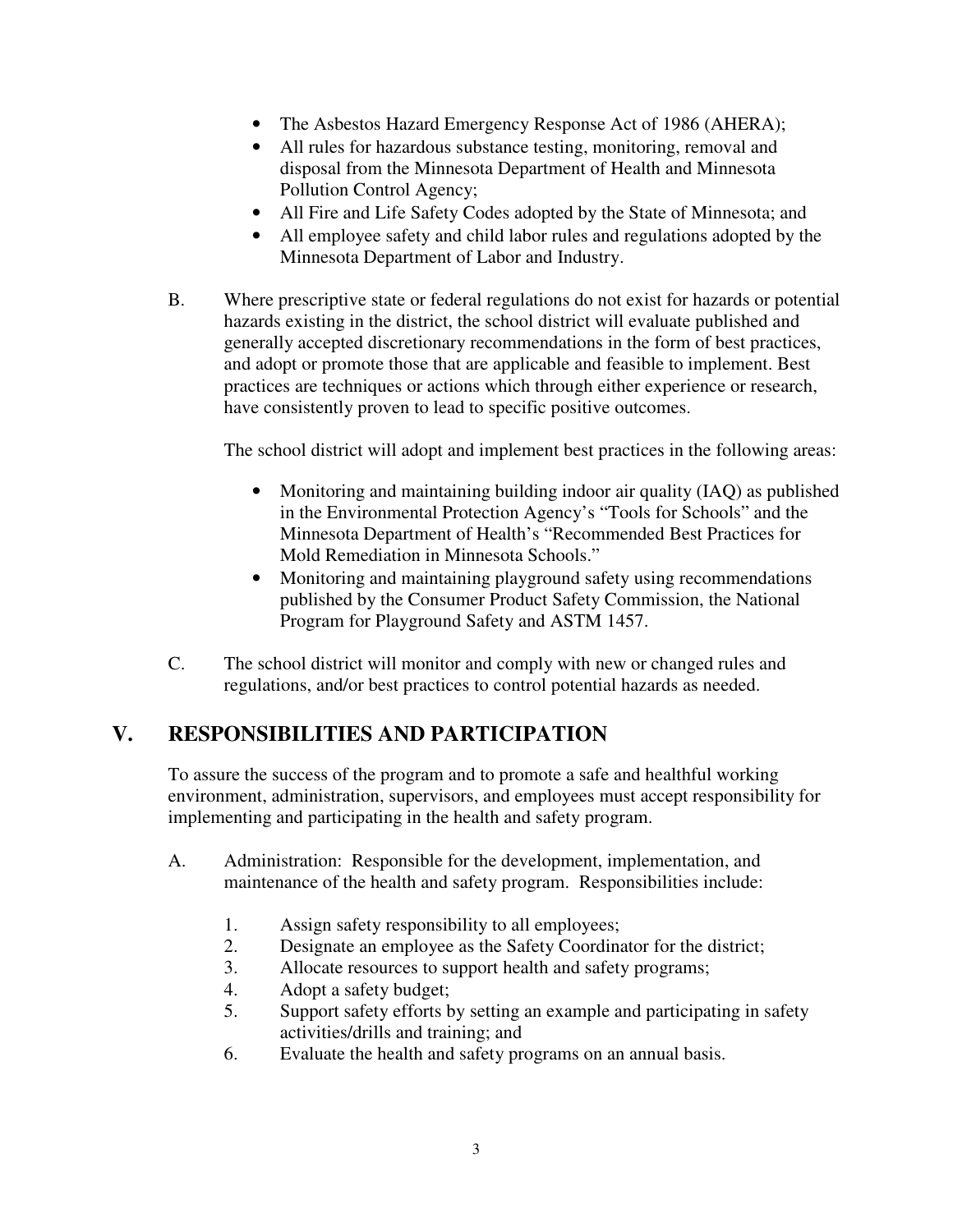- B. Supervisors: The "core" of the safety program, and are responsible for overall safety of the specific operations. Responsibilities include:
	- 1. Support safety efforts by setting an example and participating in safety activities and training;
	- 2. Conduct or arrange safety training for employees;
	- 3. Conduct or arrange safety inspections and/or drills;
	- 4. Recognize good work habits; and
	- 5. Participate in accident investigations.
- C. Employees: Responsible for day-to-day activities. Responsibilities include:
	- 1. Become familiar with and following all general safety rules;
	- 2. Become familiar with and following all department specific safety rules;
	- 3. Immediate reporting of accidents, injuries, and near misses to the supervisor;
	- 4. Participate in all safety drills;
	- 5. Notify the supervisor of unsafe conditions; and
	- 6. Cooperate with all aspects of the health and safety program.

# **VI. IDENTIFICATION, ANALYSIS, AND CONTROL OF WORKPLACE HAZARDS**

- A. Workplace hazards will be identified through:
	- 1. Reviewing accident records;
	- 2. Reviewing first reports of injury;
	- 3. Reviewing the OSHA 300 log;
	- 4. Conducting periodic safety inspections; and
	- 5. Hazard reports submitted by employees.
- B. Supervisors will be responsible for reporting identified hazards to the Safety Coordinator. The Coordinator will document the identified hazard and the corrective action.
- C. Safety inspections can help identify unsafe conditions and unsafe practices that may lead to accidents. The safety committee, supervisors, insurance agents, consultants, and/or the safety coordinator may perform inspections. Periodic inspections will be conducted to identify unsafe work conditions and practice:
	- 1. Informal inspections on a daily basis by an employee in each work area;
	- 2. Whenever new substances, processes, procedures or equipment are introduced into the workplace that represent a new occupational safety and health hazard; and
	- 3. Whenever a new or previously unrecognized hazard is reported.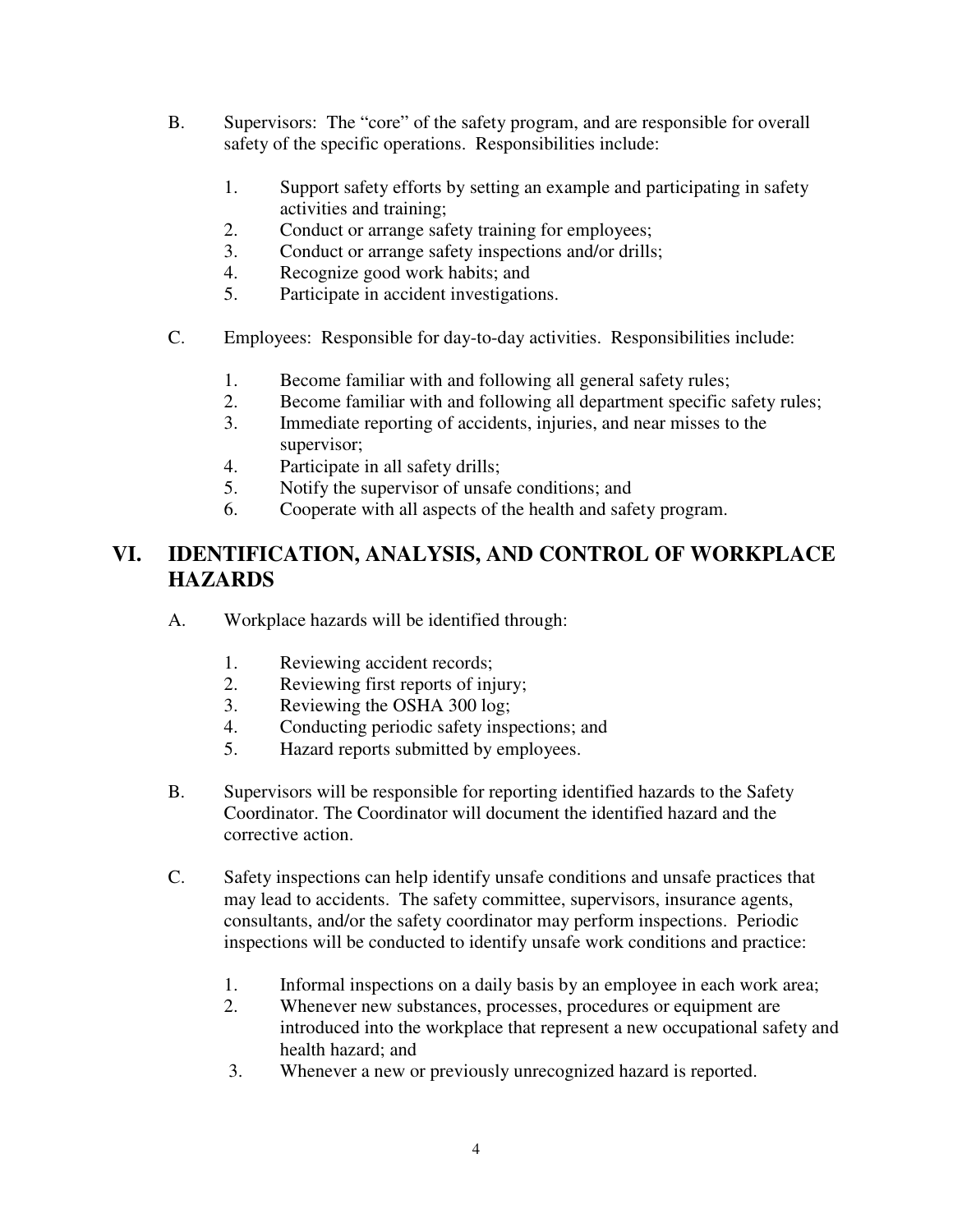- D. After hazards have been identified, the following measures will be taken, in this order, to eliminate or control the hazards:
	- 1. Engineering Controls. Which may include replacing damaged equipment, using a different piece of equipment or making modifications to facilities?;
	- 2. Administrative Controls. Which may include limiting employee exposure, new written policies, or training; and
	- 3. Personal Protective Equipment. Will be provided when engineering or administrative controls do not eliminate an identified hazard. Employees will receive training on proper use.

# **VII. PROGRAM EVALUATION**

Measurement of district's on-going participation and support of the health and safety policy and procedures will be demonstrated by the following:

- A. Overall employee knowledge of the health and safety program;
- B. A functional health and safety committee; and
- C. A system that allows employees to report hazards and be assured that the identified hazard will be investigated and controlled.
- D. Changes in the District's accident, injury and illness rates, and experience modification factor.

# **VIII. COMMUNICATION**

The health and safety policy, plans and procedures (collectively known as the health and safety program) will be communicated to all affected employees in the following ways:

- A. Every employee will have access to the health and safety policy for review;
- B. Safety information will be communicated through one-to-one safety contacts, safety meetings, posters, and/or bulletin boards, safety committee minutes; and
- C. Training and orientation. All new employees will receive an orientation to our health and safety programs, and special attention will be paid to the programs that directly affect the employee's job duties. Employees will have the ability to ask questions during or after training. The training date, instructor's name, subject discussed, and names and signature of employees attending the training will be documented.
- D. Periodic training and practice drills. All employees will receive periodic reviews of safety practices and procedures, with special attention to the programs that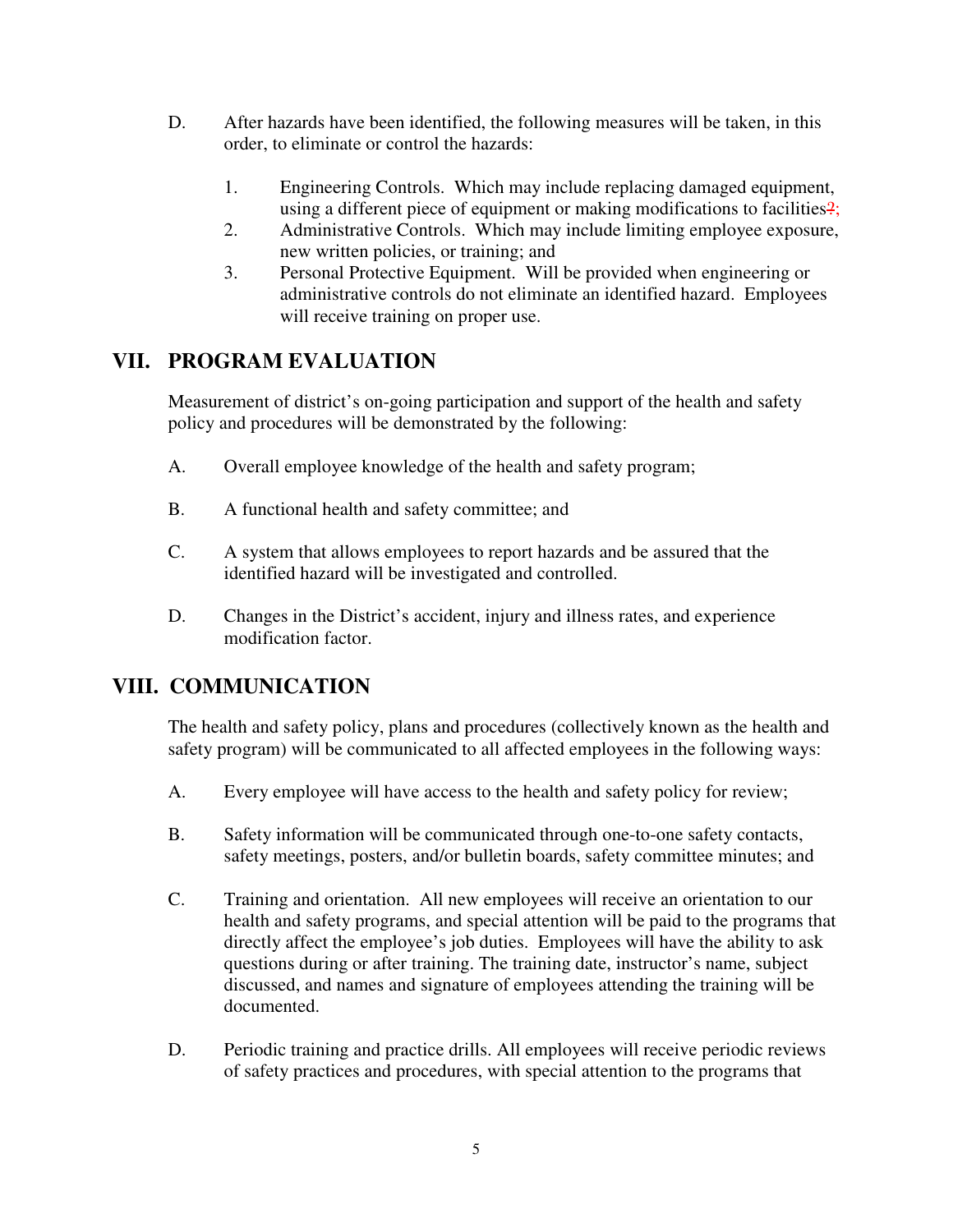directly affect the employee's job duties. Employees are expected to participate in practice drills for fire and life safety and security.

Communication from employees regarding unsafe or unhealthy working conditions is encouraged and may be verbal or written. No employee will be retaliated against for reporting hazards or potential hazards or for making safety suggestions.

### **IX. GENERAL SAFETY RULES**

The following general rules are intended to be used in all situations to help prevent accidents, and to help maintain a safe work environment. Employees will receive training on the task specific rules that apply to their job duties. It is expected that all employees will comply with these rules:

- A. Immediately report all injuries, illnesses or "near misses" to your supervisor.
- C. Any misuse or destruction of equipment, including safety or emergency equipment is prohibited.
- D. Observe and obey all warning signs. They exist for your protection.
- E. Wear proper personal protective equipment required for the work area or task you are performing.
- F. Maintain a clean and orderly workplace. "Good Housekeeping" throughout the school is of utmost importance.
- G. Be aware of the specific hazards of your work area and become familiar with the methods used to reduce your exposure to these hazards.
- H. Inspect equipment before using.
- I. Never operate any machine or other piece of moving equipment unless you have been trained and authorized to use this equipment.

### **X. ACCIDENT REPORTS**

- A. Responsibilities
	- 1. Employees
		- a. All accidents are to be reported to your immediate supervisor as soon as possible.
	- 2. Supervisors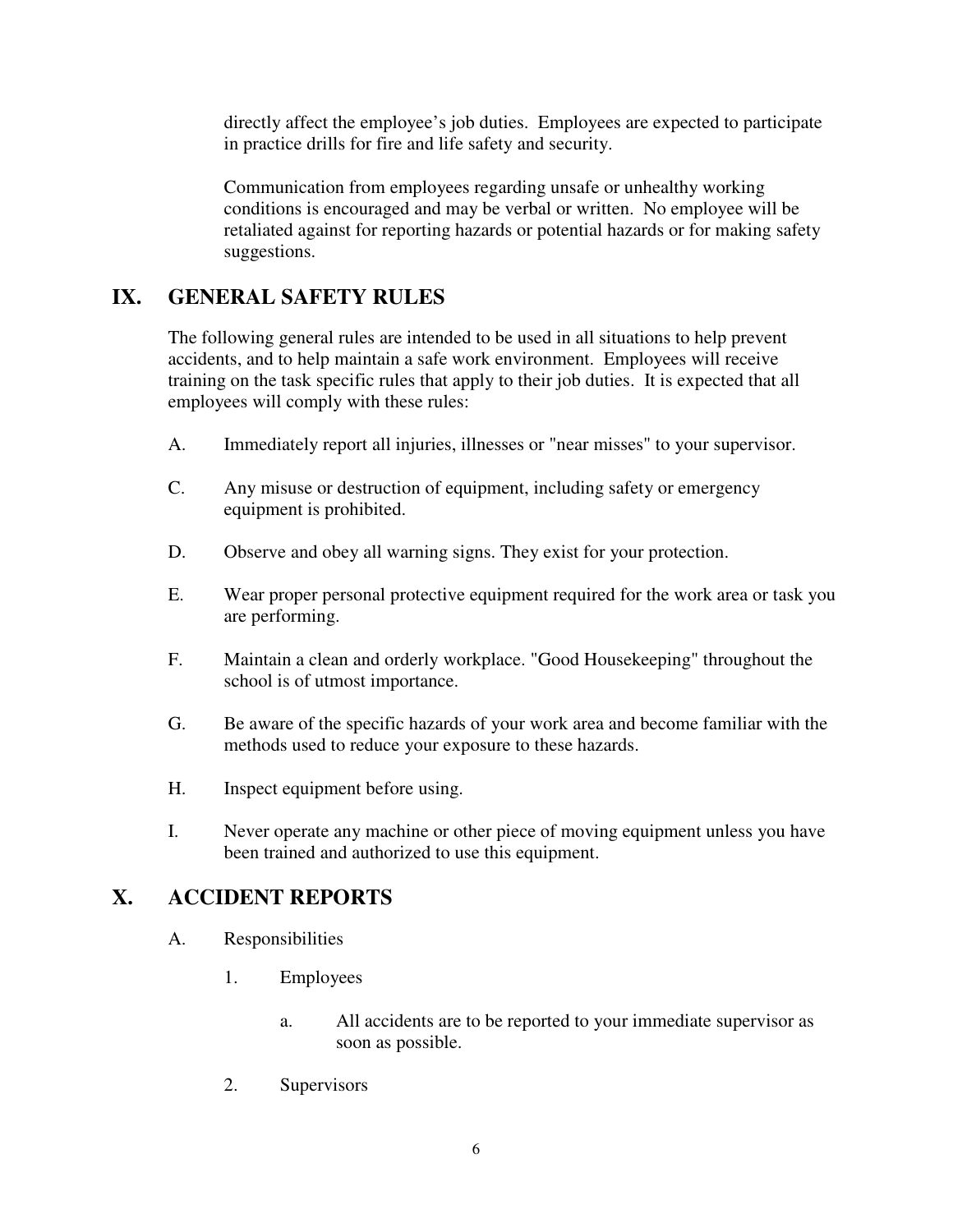- a. Secure care for the injured.
- b. Take control at the accident scene. Do not restart equipment involved in an accident until it has been inspected and is safe to operate.
- c. Assist in the accident investigation.
- d. Complete the Supervisor Accident Report.
- e. Report accident to management.
- 3. Administration
	- a. Ensure that a First Report of Injury form is completed.
	- b. Ensure that accident reports are reviewed, and that an investigation takes place.
	- c. Notify Minnesota OSHA in the event of a work-related fatality or catastrophe (where three or more employees are hospitalized). Said notification must be made within 8 hours of learning of the event.

### **XI. ACCIDENT INVESTIGATION**

Accident investigation is an important part of an effective safety program. The purpose of an investigation is not to place blame, but rather to determine what caused the accident. Supervisors or a designated management team will investigate all accidents. The following will occur after an accident has occurred:

- A. An accident report must be completed;
- B. The form will be sent to the Safety Coordinator for review and any corrective action;
- C. All work-related injuries and illnesses (other than those requiring "first aid treatment" only) will be recorded on the OSHA 300 log; and
- D. An investigation will take place to determine the causes, and any necessary corrective action. An accident investigation form will be completed to document the findings.

### **XII. ENFORCEMENT**

Enforcement of the district's safety policies is critical if an effective health and safety program is to be achieved. Employees who are unaware of correct safety and health procedures will be trained or retrained as requested by the employee's principal/supervisor. Willful violations of safe work practices may result in disciplinary action in accordance with school district policies.